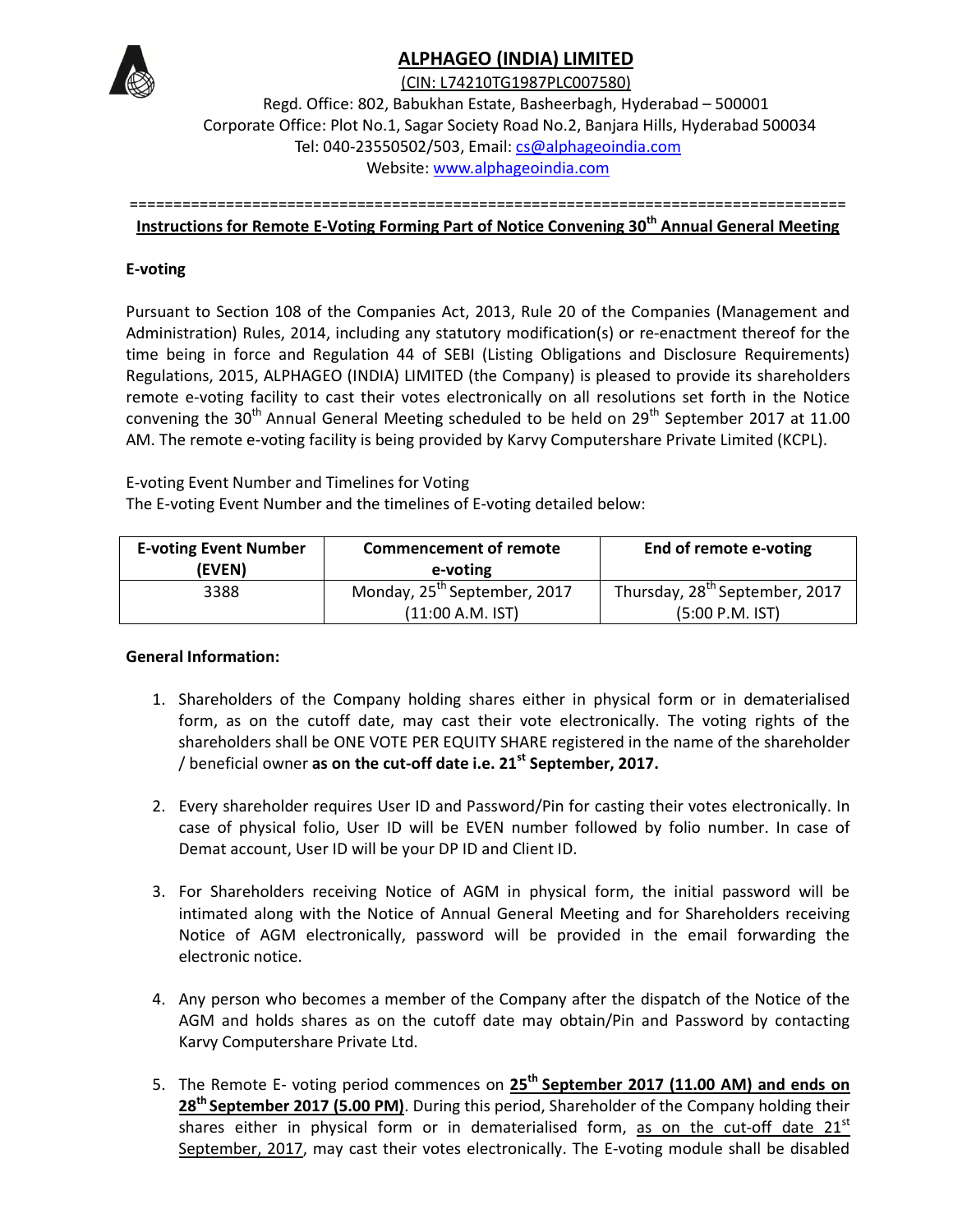by Karvy for voting thereafter. Once the vote on a resolution is casted by the shareholders, the shareholders shall not be allowed to change it subsequently.

- 6. Shareholders who have not casted their votes electronically, may only cast their vote at the Annual General Meeting.
- 7. M/s. D. Hanumanta Raju & Co., Practicing Company Secretaries, Hyderabad will act as Scrutinizer for scrutinizing the E-voting process in a fair manner.
- 8. The scrutinizer shall, immediately after the conclusion of voting at the AGM, first counts the votes cast at the meeting, thereafter unlock the votes cast through remote e-voting in the presence of at least two witnesses, not in employment of the company and make a Consolidated Scrutinizer's Report of the votes cast in favour or against, if any of each of the resolutions set forth in the Notice of the Annual General Meeting, not later than 48 hours of the conclusion of the meeting, to the Chairman of the Meeting or a person authorised by him in writing who shall countersign the same.
- 9. Resolutions shall be deemed to the passed on the date of AGM subject to receipt of requisite number of votes in favour of Resolutions.
- 10. The results of voting along with the scrutinizers' report shall be placed on the website of the Company www.alphageoindia.com and on Karvy's website https://evoting.karvy.com and shall be intimated to the stock exchanges immediately after declaration of results by the Chairman or by a person authorised by him.

#### **Instruction and Step for E-Voting:**

Shareholders are requested to read the instructions / steps detailed below before exercising/casting their vote:

- i. Launch internet browser by typing the URL: https://evoting.karvy.com.
- ii. Enter the login credentials (i.e. User ID and password/Pin). However, if you are already registered with Karvy for e-voting, you can use your existing User ID and Password/Pin for casting your vote.
- iii. After entering these details appropriately, click on "LOGIN".
- **iv.** You will now reach password change Menu wherein you are required to mandatorily change your password. The new password shall comprise of minimum 8 characters with at least one upper case (A- Z), one lower case (a-z), one numeric value (0-9) and a special character ( $\omega, \sharp, \xi$ , etc.,). The system will prompt you to change your password and update your contact details like mobile number, email ID etc. on first login. You may also enter a secret question and answer of your choice to retrieve your password in case you forget it. **It is strongly recommended that you do not share your password with any other person and that you take utmost care to keep your password confidential.**
- v. You need to login again with the new credentials.
- vi. On successful login, the system will prompt you to select the E- Voting "EVEN" i.e., Alphageo (India) Limited.
- vii. On the voting page, enter the number of shares (which represents the number of votes) as on the Cut-off Date under "FOR / AGAINST" or alternatively, you may partially enter any number in